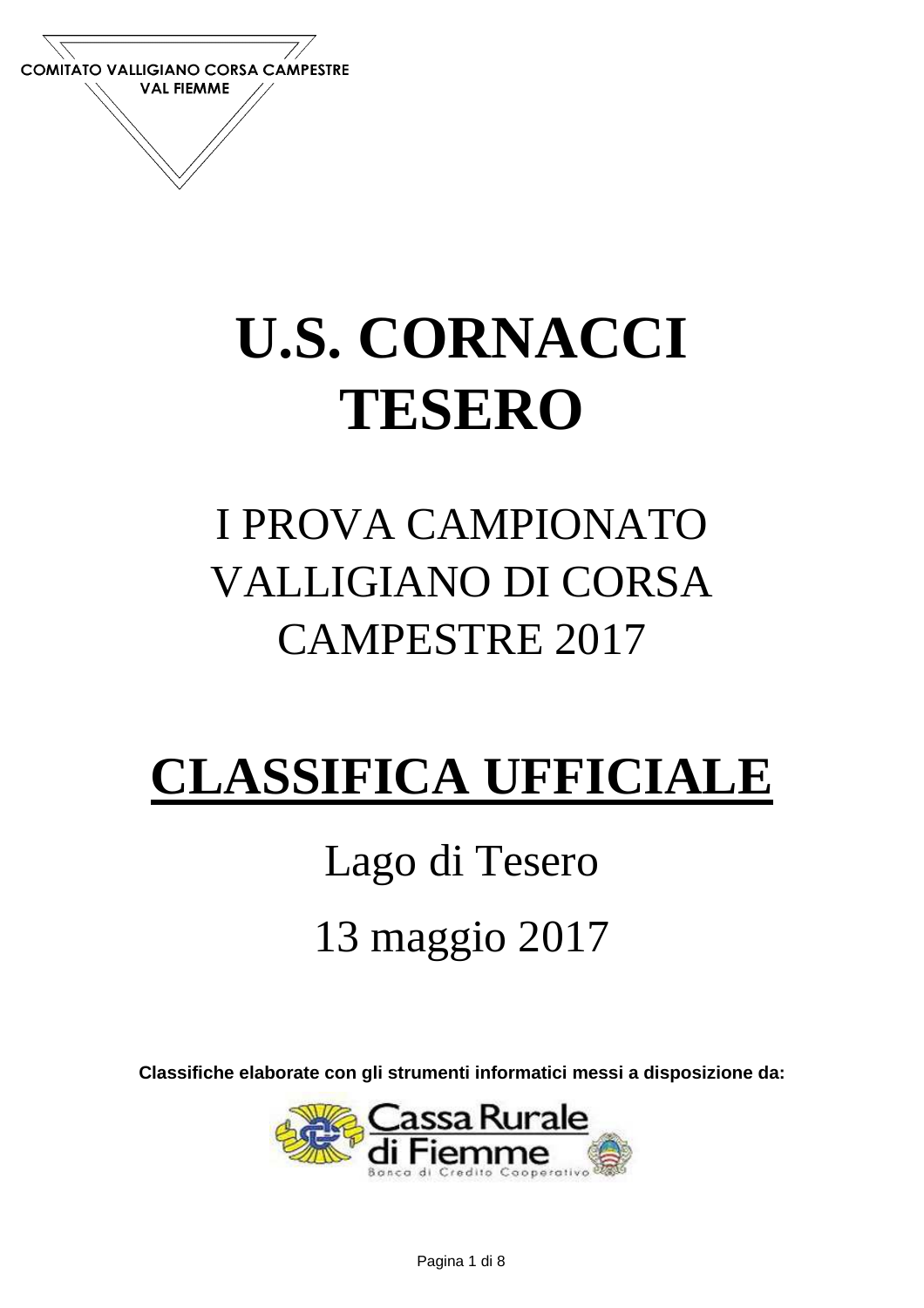|                   | <b>CATEGORIA: Cuccioli femminile</b> |                               |                 |                                                                  |      |                          |
|-------------------|--------------------------------------|-------------------------------|-----------------|------------------------------------------------------------------|------|--------------------------|
|                   | Cognome e nome                       | Gruppo                        | Pett.           | <b>Tempo</b>                                                     | Anno | <b>Distacco</b>          |
| 1.                | <b>DELLADIO MARIANNA</b>             | <b>U.S. CORNACCI TESERO</b>   | $\overline{13}$ | 0h 00' 00",00                                                    | 2008 |                          |
| $\overline{2}$ .  | <b>FACCHINI CLARA</b>                | <b>U.S. DOLOMITICA/AVISIO</b> | $\overline{11}$ | 0h 00' 00",00                                                    |      | 2008 00:00:00,00         |
| $\overline{3}$ .  | <b>TRETTEL STEFANIA</b>              | <b>U.S. CORNACCI TESERO</b>   | $\overline{16}$ | 0h 00' 00",00                                                    | 2008 | 00:00:00,00              |
| 4.                | <b>GUADAGNINI GRETA</b>              | <b>U.S. DOLOMITICA/AVISIO</b> | $\overline{12}$ | 0h 00' 00",00                                                    | 2008 | $\overline{00:00:00,00}$ |
| 5.                | <b>DELUGAN MAJA</b>                  | A.S. CAURIOL                  | $\overline{20}$ | 0h 00' 00",00                                                    | 2008 | 00:00:00,00              |
| 6.                | <b>DELUGAN JENNY</b>                 | <b>U.S. CORNACCI TESERO</b>   | $\overline{14}$ | 0h 00' 00",00                                                    | 2008 | 00:00:00,00              |
| 7.                | <b>VARESCO LINDA</b>                 | <b>U.S. STELLA ALPINA</b>     | $\overline{4}$  | 0h 00' 00",00                                                    | 2009 | 00:00:00,00              |
| 8.                | <b>DELVAI LARISSA</b>                | <b>U.S. STELLA ALPINA</b>     | 3               | Oh 00' 00",00                                                    | 2009 | 00:00:00,00              |
| $\overline{9}$ .  | <b>PARTEL MICHELLE</b>               | A.S. CAURIOL                  | 23              | 0h 00' 00",00                                                    | 2008 | 00:00:00,00              |
| 10.               | <b>TONINI MARTINA</b>                | POL. MOLINA                   | 6               | 0h 00' 00",00                                                    | 2008 | 00:00:00,00              |
| 11.               | <b>SIEFF FEDERICA</b>                | <b>U.S. LAVAZÉ</b>            | $\overline{5}$  | 0h 00' 00",00                                                    | 2009 | 00:00:00,00              |
| 12.               | <b>DELVAI MARTINA</b>                | A.S. CAURIOL                  | $\overline{21}$ | 0h 00' 00",00                                                    | 2008 | 00:00:00,00              |
| 13.               | <b>MATTIUZZO EMILY</b>               | <b>U.S. CORNACCI TESERO</b>   | 15              | 0h 00' 00",00                                                    | 2008 | 00:00:00,00              |
| 14.               | <b>VARESCO ALESSIA</b>               | <b>U.S. CORNACCI TESERO</b>   | $\overline{17}$ | 0h 00' 00",00                                                    | 2009 | 00:00:00,00              |
| 15.               | <b>VOLCAN MARTINA</b>                | <b>U.S. CORNACCI TESERO</b>   | $\overline{18}$ | 0h 00' 00",00                                                    | 2008 | 00:00:00,00              |
| 16.               | <b>PIAZZI SYLVIA</b>                 | A.S. CAURIOL                  | $\overline{24}$ | 0h 00' 00",00                                                    | 2009 | 00:00:00,00              |
| 17.               | <b>BONELLI ELOISA</b>                | <b>U.S. STELLA ALPINA</b>     | $\overline{2}$  | 0h 00' 00",00                                                    | 2008 | 00:00:00,00              |
| 18.               | <b>VANZETTA MATILDE</b>              | A.S. CAURIOL                  | $\overline{25}$ | 0h 00' 00",00                                                    | 2008 | 00:00:00,00              |
| 19.               | <b>BRAITO CATERINA</b>               | LA ROCCA DAIANO               | 8               | 0h 00' 00",00                                                    | 2008 | 00:00:00,00              |
| 20.               | <b>DELLANTONIO SOFIA</b>             | <b>U.S. DOLOMITICA/AVISIO</b> | $\overline{10}$ | 0h 00' 00",00                                                    | 2008 | 00:00:00,00              |
| 21.               | <b>PALUSELLI ANGHELINA</b>           | A.S. CAURIOL                  | 22              | 0h 00' 00",00                                                    | 2009 | 00:00:00,00              |
| $\overline{22}$ . | <b>BOZZETTA ANNA</b>                 | <b>LA ROCCA DAIANO</b>        | $\overline{7}$  | 0h 00' 00",00                                                    | 2008 | 00:00:00,00              |
| $\overline{23}$ . | <b>DEFRANCESCO NOEMI</b>             | A.S. CAURIOL                  | $\overline{19}$ | 0h 00' 00",00                                                    | 2009 | 00:00:00,00              |
| 24.               | <b>ISMA ANGELA</b>                   | <b>U.S. LITEGOSA</b>          | $\overline{26}$ | 0h 00' 00",00                                                    | 2009 | 00:00:00,00              |
| $\overline{25}$ . | <b>DEGASPERI SUSAN</b>               | <b>LA ROCCA DAIANO</b>        | $\overline{9}$  | 0h 00' 00",00                                                    | 2008 | 00:00:00,00              |
|                   | <b>CATEGORIA: Cuccioli maschile</b>  |                               |                 |                                                                  |      |                          |
|                   |                                      |                               |                 |                                                                  |      |                          |
|                   | Cognome e nome                       | Gruppo                        | Pett.           | <b>Tempo</b>                                                     | Anno | <b>Distacco</b>          |
| 1.                | <b>FIOROT SUEN</b>                   | <b>U.S. MONTI PALLIDI</b>     | 56              | 0h 02' 15",52                                                    | 2008 |                          |
| $\overline{2}$ .  | <b>DEFRANCESCO OMAR</b>              | <b>U.S. MONTI PALLIDI</b>     | 55              | 0h 02' 19",99                                                    | 2008 | 00:00:04,47              |
| 3.                | <b>DELVAI DAMIANO</b>                | <b>U.S. CORNACCI TESERO</b>   | 39              | 0h 02' 23", 37                                                   | 2008 | 00:00:07,85              |
| $\overline{4}$    | <b>DEFLORIAN MANUEL</b>              | <b>U.S. LITEGOSA</b>          | 58              | 0h 02' 29",68                                                    |      |                          |
| 5.                | <b>CEOL TOMMASO</b>                  | A.S. CAURIOL                  | 48              | 0h 02' 30",47 2008 00:00:14,95                                   |      |                          |
| 6.                | <b>BUCCI ENRICO</b>                  | U.S. DOLOMITICA/AVISIO        | 37              | 0h 02' 31", 16 2008 00:00:15, 64                                 |      |                          |
| $\overline{7}$ .  | <b>CAPOVILLA MICHELE</b>             | POL. CAPRIANA                 | 52              | 0h 02' 33", 33 2008 00:00:17,82                                  |      |                          |
| 8.                | <b>VARESCO DAVIDE</b>                | <b>U.S. CORNACCI TESERO</b>   | 44              | 0h 02' 37",22 2008 00:00:21,70                                   |      | 2008 00:00:14,16         |
| 9.                | <b>FERRARI LORENZO</b>               | U.S. DOLOMITICA/AVISIO        | $\overline{38}$ | 0h 02' 41",14 2009 00:00:25,63                                   |      |                          |
|                   | 10. DAGOSTIN JACOPO                  | POL. MOLINA                   | 33              | 0h 02' 43",77 2008 00:00:28,25                                   |      |                          |
|                   | 11. BOZZETTA ERIK                    | LA ROCCA DAIANO               | 35              | 0h 02' 46",01 2009 00:00:30,49                                   |      |                          |
| 12.               | <b>VARESCO CHRISTIAN</b>             | <b>U.S. CORNACCI TESERO</b>   | 43              | 0h 02' 47",08 2009 00:00:31,57                                   |      |                          |
|                   | 13. CAPELLI DAVID                    | POL. CAPRIANA                 | 51              | 0h 02' 48", 37 2008 00:00:32, 85                                 |      |                          |
|                   | 14. BARBOLINI SIMONE                 | <b>U.S. LITEGOSA</b>          | 57              | 0h 02' 49",32 2008 00:00:33,80                                   |      |                          |
|                   | <b>15. DAGOSTIN THOMAS</b>           | <b>U.S. STELLA ALPINA</b>     | $\overline{28}$ | 0h 02' 49",91 2009 00:00:34,39                                   |      |                          |
|                   | 16. PIAZZI SIMONE                    | <b>U.S. CORNACCI TESERO</b>   | 40              | 0h 02' 50",80 2009 00:00:35,29                                   |      |                          |
|                   | 17. JOALE GUGLIELMO                  | POL. CAPRIANA                 | 53              | 0h 02' 52",12 2008 00:00:36,60                                   |      |                          |
|                   | 18. SANTAGOSTINO BIAGIO              | <b>U.S. CORNACCI TESERO</b>   | 41              |                                                                  |      |                          |
|                   | 19. BERTAGNOLLI SIMONE               | <b>U.S. STELLA ALPINA</b>     | $\overline{27}$ | 0h 02' 53",82 2009 00:00:38,30<br>0h 02' 54",83 2009 00:00:39,32 |      |                          |
|                   | 20. CHENETTI MARTIN                  | <b>U.S. MONTI PALLIDI</b>     | 54              |                                                                  |      |                          |
|                   | 21. CAVADA ANDREA                    | U.S. LAVAZE                   | $\overline{30}$ | 0h 02' 55",37 2009 00:00:39,85<br>0h 02' 56", 27                 |      | 2008 00:00:40,75         |
|                   | 22. ARLATI PIETRO                    | A.S. CAURIOL                  | 47              | 0h 02' 57",22 2009 00:00:41,70                                   |      |                          |
|                   | 23. DEFRANCESCO LORENZO              | <b>U.S. CERMIS MASI</b>       | 31              | 0h 02' 58",54 2009 00:00:43,02                                   |      |                          |
|                   | 24. BRAITO TOMMASO                   | LA ROCCA DAIANO               | $\overline{36}$ | 0h 02' 59",32 2009 00:00:43,80                                   |      |                          |
|                   | 25. VARESCO NICOLA                   | <b>U.S. CORNACCI TESERO</b>   | 45              | 0h 03' 00",52 2009 00:00:45,00                                   |      |                          |
|                   | 26. VAIA DOMINIK                     | <b>U.S. CERMIS MASI</b>       | 32              | 0h 03' 01",55 2009 00:00:46,04                                   |      |                          |
| 27.               | <b>TONINI THOMAS</b>                 | POL. MOLINA                   | 34              | 0h 03' 04",74 2008 00:00:49,22                                   |      |                          |
|                   | 28. PIAZZI FEDERICO                  | A.S. CAURIOL                  | 50              | 0h 03' 22",12 2009 00:01:06,60                                   |      |                          |
|                   | 29. GIACOMUZZI TOBIAS                | A.S. CAURIOL                  | 49              | 0h 03' 22",69 2009 00:01:07,17                                   |      |                          |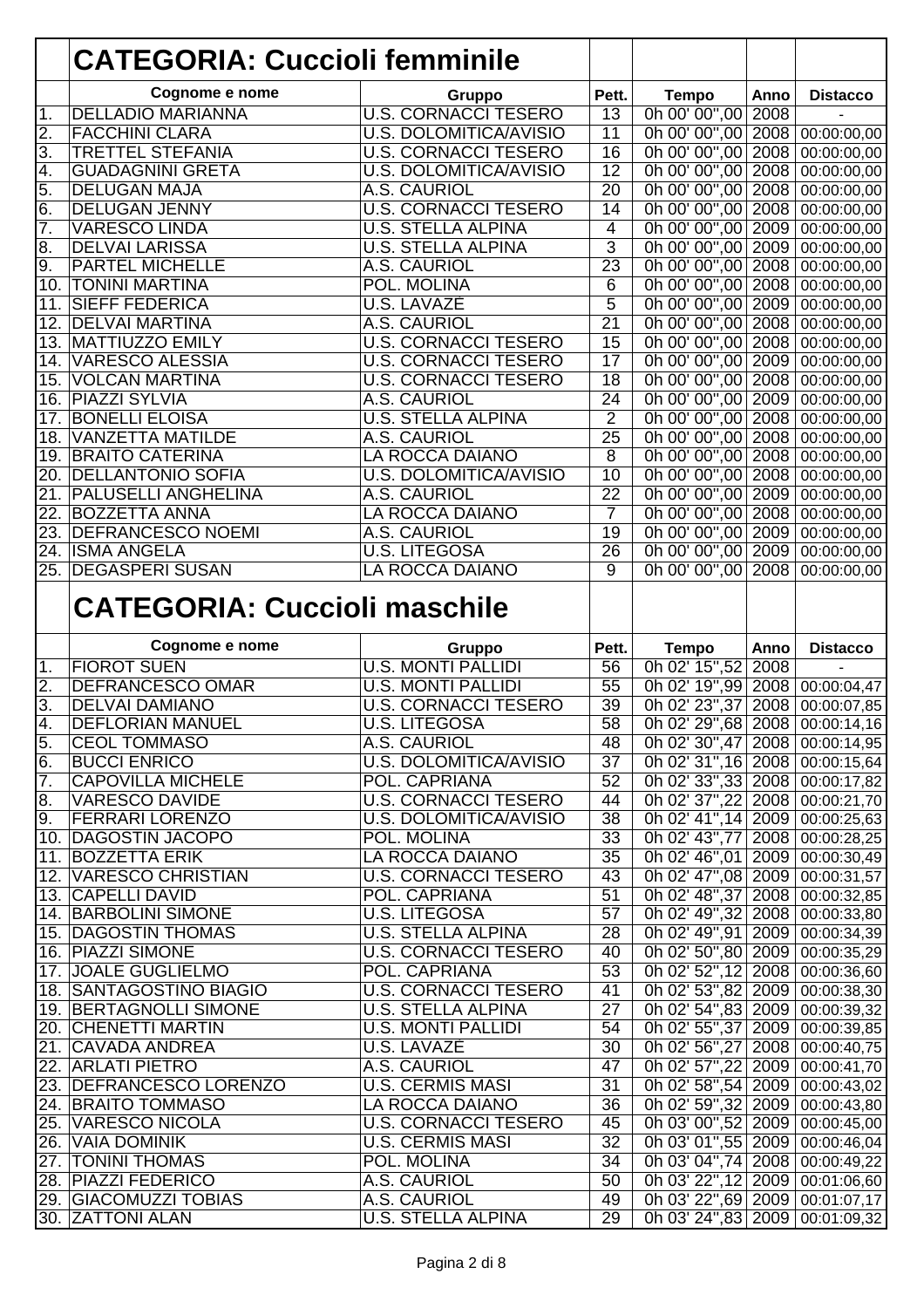|                         | <b>CATEGORIA: Esordienti femminile</b> |                               |                 |                                  |      |                          |
|-------------------------|----------------------------------------|-------------------------------|-----------------|----------------------------------|------|--------------------------|
|                         | Cognome e nome                         | Gruppo                        | Pett.           | <b>Tempo</b>                     | Anno | <b>Distacco</b>          |
| 1.                      | <b>CORRADINI ELENA</b>                 | <b>U.S. STELLA ALPINA</b>     | $\overline{59}$ | 0h 02' 47",97                    | 2006 |                          |
| Σ.                      | <b>PLOTEGHER ELISA</b>                 | <b>U.S. CORNACCI TESERO</b>   | $\overline{74}$ | 0h 02' 56",80 2007               |      | 00:00:08,83              |
| 3.                      | <b>TRETTEL CHIARA</b>                  | <b>U.S. CERMIS MASI</b>       | 63              | 0h 02' 59", 18 2006              |      | 00:00:11,20              |
| 4.                      | <b>MORANDINI ANASTASIA</b>             | A.S. CAURIOL                  | $\overline{77}$ | 0h 03' 01",71                    | 2007 | $\overline{00:00:}13,73$ |
| 5.                      | <b>DELLAGIACOMA EMMA</b>               | <b>U.S. DOLOMITICA/AVISIO</b> | $\overline{71}$ | 0h 03' 04",80                    | 2007 | 00:00:16,83              |
| 6.                      | <b>BONINSEGNA NATASHA</b>              | U.S. DOLOMITICA/AVISIO        | $\overline{70}$ | 0h 03' 05",88 2006               |      | 00:00:17,91              |
| $\overline{7}$ .        | <b>DELVAI LORETTA</b>                  | <b>U.S. CORNACCI TESERO</b>   | $\overline{72}$ | 0h 03' 07",52 2007               |      | 00:00:19,55              |
| œ                       | <b>PIAZZI CHIARA</b>                   | <b>U.S. CORNACCI TESERO</b>   | 73              | 0h 03' 08", 13 2006              |      | $\overline{00:00:}20,16$ |
| 9.                      | <b>TRETTEL LAURA</b>                   | <b>U.S. CORNACCI TESERO</b>   | $\overline{75}$ | 0h 03' 09",83 2007               |      | $\overline{00:00:21,86}$ |
| $\overline{10}$         | <b>BONINSEGNA GIADA</b>                | <b>U.S. DOLOMITICA/AVISIO</b> | 69              | 0h 03' 15",49                    | 2006 | 00:00:27,52              |
| 11.                     | <b>TRETTEL ELLYSON</b>                 | A.S. CAURIOL                  | $\overline{78}$ | 0h 03' 17",02 2006               |      | 00:00:29,05              |
| 12.                     | <b>ZORZI NICOLE</b>                    | A.S. CAURIOL                  | 79              | 0h 03' 19",78                    | 2007 | 00:00:31,81              |
| 13.                     | <b>DEFRANCESCO DENISE</b>              | <b>U.S. LAVAZE</b>            | 61              | 0h 03' 21",99                    | 2006 | 00:00:34,02              |
| 14.                     | <b>TONINI SARA</b>                     | <b>POL. MOLINA</b>            | 67              | 0h 03' 25", 24                   | 2007 | $\overline{00:00:}37,27$ |
| 15.                     | <b>DELUGAN JASMINE</b>                 | A.S. CAURIOL                  | 76              | 0h 03' 28", 33                   | 2007 | 00:00:40,36              |
| 16                      | <b>BARDINO KISSA</b>                   | POL. MOLINA                   | 64              | 0h 03' 29",22                    | 2007 | 00:00:41,25              |
| 17.                     | LIVELLINI LUANA                        | <b>POL. MOLINA</b>            | 66              | 0h 03' 29", 36 2007              |      | 00:00:41,39              |
| 18                      | <b>BRAITO FEDERICA</b>                 | <b>LA ROCCA DAIANO</b>        | 68              | 0h 03' 36",10                    | 2006 | 00:00:48,13              |
| 19                      | <b>PARTEL GIULIA</b>                   | <b>U.S. LITEGOSA</b>          | $\overline{80}$ | 0h 03' 37",80 2006               |      |                          |
| 20                      | <b>CAVADA ANNALISA</b>                 | POL. MOLINA                   | 65              | 0h 03' 38",99 2007               |      | 00:00:49,83              |
|                         | <b>SCARIAN MARTINA</b>                 | <b>U.S. LAVAZÉ</b>            | 62              |                                  |      | 00:00:51,02              |
| 21<br>$\overline{22}$ . |                                        | <b>U.S. STELLA ALPINA</b>     | 60              | 0h 03' 49",89 2007               |      | 00:01:01,92              |
|                         | <b>ZATTONI ARIANNA</b>                 |                               |                 | 0h 04' 34", 47 2007              |      | 00:01:46,50              |
|                         | <b>CATEGORIA: Esordienti maschile</b>  |                               |                 |                                  |      |                          |
|                         | Cognome e nome                         | Gruppo                        | Pett.           | <b>Tempo</b>                     | Anno | <b>Distacco</b>          |
| 1.                      | <b>VAIA GABRIELE</b>                   | <b>U.S. CORNACCI TESERO</b>   | 94              | 0h 02' 47",88                    | 2006 |                          |
| $\overline{2}$ .        | <b>DEGASPERI LUCA</b>                  | U.S. DOLOMITICA/AVISIO        | $\overline{92}$ | 0h 02' 50",41                    | 2006 | 00:00:02,53              |
| 3.                      | <b>AQUILA RICCARDO</b>                 | <b>U.S. LITEGOSA</b>          | 102             | 0h 02' 53", 14                   | 2006 | 00:00:05,27              |
| 4.                      | <b>DAGOSTIN SIMONE</b>                 | <b>U.S. STELLA ALPINA</b>     | $\overline{82}$ | 0h 02' 54",94                    | 2006 | 00:00:07,06              |
| 5.                      | <b>FRANZONI EMANUELE</b>               | POL. MOLINA                   | 89              | 0h 02' 56",74                    | 2007 | 00:00:08,86              |
| 6.                      | <b>FELICETTI MORGAN</b>                | A.S. CAURIOL                  | $\overline{97}$ | 0h 02' 57",66 2006               |      | 00:00:09,78              |
| 7.                      | <b>ZENI SAMUEL</b>                     | <b>U.S. CORNACCI TESERO</b>   | 96              | 0h 02' 59",93 2007 00:00:12,05   |      |                          |
| 8.                      | <b>ZORZI FILIPPO</b>                   | A.S. CAURIOL                  | 98              | 0h 03' 02",89 2007 00:00:15,02   |      |                          |
| 9.                      | <b>VANZO ERIK</b>                      | LA ROCCA DAIANO               | 91              | 0h 03' 03",52 2006 00:00:15,64   |      |                          |
|                         | 10. DEFRANCESCO GABRIEL                | <b>U.S. MONTI PALLIDI</b>     | 101             | 0h 03' 04",50 2007 00:00:16,63   |      |                          |
|                         | 11. VINANTE ALESSIO                    | <b>U.S. CORNACCI TESERO</b>   | 95              | 0h 03' 05", 14 2007              |      | 00:00:17,27              |
|                         | 12. ZORZI ANDREA                       | <b>U.S. LITEGOSA</b>          | 104             | 0h 03' 06",53 2006               |      | 00:00:18,66              |
|                         | 13. FERRARI LUCA                       | <b>U.S. DOLOMITICA/AVISIO</b> | 93              | 0h 03' 10",19 2006 00:00:22,31   |      |                          |
|                         | 14. BONIN RUBEN                        | <b>U.S. LITEGOSA</b>          | 103             | 0h 03' 12",00 2007               |      | 00:00:24,13              |
|                         | 15. DELFAVERO MARTIN                   | POL. MOLINA                   | 88              | 0h 03' 15",41 2007               |      | 00:00:27,53              |
|                         | 16. SIEFF DAVIDE                       | U.S. LAVAZE                   | 86              | 0h 03' 20", 43   2007            |      | 00:00:32,55              |
|                         | 17. BERTAGNOLLI CRISTIAN               | U.S. STELLA ALPINA            | 81              | 0h 03' 22", 14 2007              |      | 00:00:34,27              |
|                         | 18. BURLON SIMONE                      | <b>U.S. MONTI PALLIDI</b>     | 100             | 0h 03' 37",02 2007               |      | 00:00:49,14              |
|                         | 19. DALPALU' ALEX                      | POL. CAPRIANA                 | 99              | 0h 03' 38", 38 2007              |      | 00:00:50,50              |
|                         | 20. GOSS GIOVANNI                      | U.S. LAVAZE                   | 85              | 0h 03' 43",69 2006 00:00:55,81   |      |                          |
|                         | 21. TONINI GABRIELE                    | POL. MOLINA                   | 90              | 0h 03' 55", 14 2006 00:01:07, 27 |      |                          |
|                         | 22. ZANON MATTIA                       | <b>U.S. LAVAZE</b>            | 87              | 0h 03' 55",85 2006 00:01:07,97   |      |                          |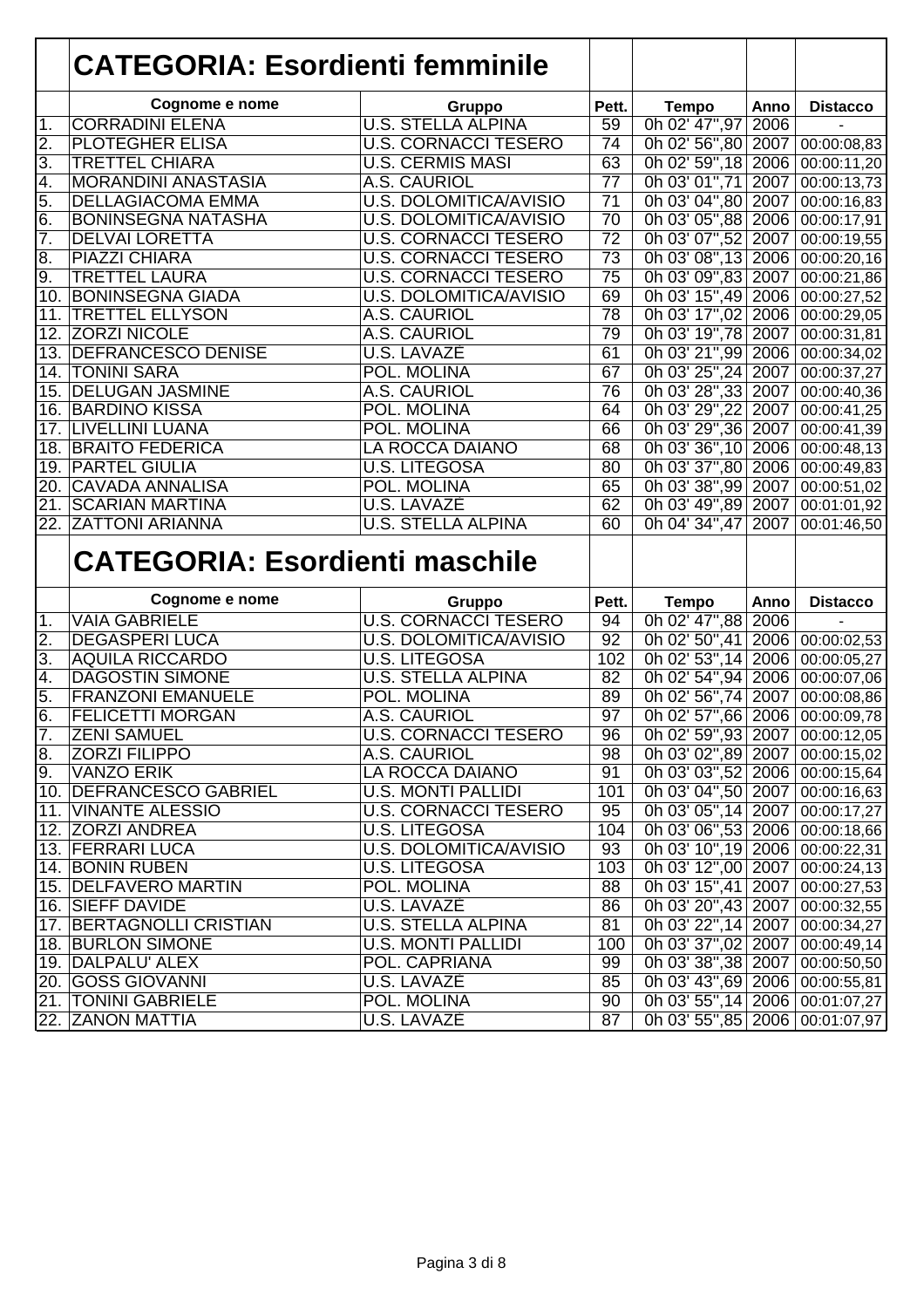|                  | <b>CATEGORIA: Ragazzi femminile</b>                  |                                        |                  |                                            |      |                            |
|------------------|------------------------------------------------------|----------------------------------------|------------------|--------------------------------------------|------|----------------------------|
|                  | Cognome e nome                                       | <b>Gruppo</b>                          | Pett.            | <b>Tempo</b>                               | Anno | <b>Distacco</b>            |
| 1.               | <b>TRETTEL SOFIA</b>                                 | <b>U.S. CERMIS MASI</b>                | 107              | 0h 05' 07",30 2004                         |      |                            |
| $\overline{2}$ . | <b>DELLADIO NOEMI</b>                                | <b>U.S. CORNACCI TESERO</b>            | 110              | 0h 05' 14", 92 2005                        |      | 00:00:07,63                |
| 3.               | <b>CARPELLA FABIANA</b>                              | <b>U.S. CORNACCI TESERO</b>            | 109              | 0h 05' 23",90 2004                         |      | 00:00:16,61                |
| 4.               | <b>DE VITO SARA</b>                                  | <b>U.S. CERMIS MASI</b>                | 105              | 0h 05' 39",03 2004                         |      | 00:00:31,73                |
| 5.               | <b>DOLIANA ARIANNA</b>                               | <b>U.S. CERMIS MASI</b>                | 106              | 0h 05' 40", 11 2004                        |      | 00:00:32,81                |
| 6.               | <b>LONGO ELISA</b>                                   | <b>U.S. CORNACCI TESERO</b>            | 113              | 0h 05' 41",81 2005                         |      | 00:00:34,51                |
| 7.               | <b>IELLICI FRANCESCA</b>                             | <b>U.S. CORNACCI TESERO</b>            | 112              | 0h 05' 43", 28 2005                        |      | 00:00:35,98                |
| 8.               | PIAZZI VALERIA                                       | <b>U.S. CORNACCI TESERO</b>            | 114              | 0h 05' 51",53 2005                         |      | $\overline{00:00:}44,23$   |
| 9.               | <b>VINANTE IRENE</b>                                 | <b>U.S. CORNACCI TESERO</b>            | 116              | 0h 05' 53", 61 2004                        |      | 00:00:46,31                |
| 10.              | <b>TONINI ISANNA</b>                                 | <b>U.S. CORNACCI TESERO</b>            | 115              | 0h 05' 57", 17 2005                        |      | 00:00:49,87                |
| 11.              | <b>PARTEL MANUELA</b>                                | <b>U.S. LITEGOSA</b>                   | 117              | 0h 05' 58", 72 2004                        |      | 00:00:51,42                |
| 12.              | <b>VARESCO ANNALISA</b>                              | <b>G.S. CASTELLO</b>                   | 108              | 0h 06' 08", 22 2005                        |      | 00:01:00,92                |
| 13.              | <b>GUADAGNINI ELENA</b>                              | <b>U.S. CORNACCI TESERO</b>            | 111              | 0h 06' 35", 31 2005                        |      | 00:01:28,02                |
|                  | <b>CATEGORIA: Ragazzi maschile</b>                   |                                        |                  |                                            |      |                            |
|                  | Cognome e nome                                       | Gruppo                                 | Pett.            | <b>Tempo</b>                               | Anno | <b>Distacco</b>            |
| 1.               | <b>FRANZONI MATTEO</b>                               | POL. MOLINA                            | 128              | 0h 06' 12", 24 2004                        |      |                            |
| $\overline{2}$ . | <b>VANZETTA NICOLA</b>                               | <b>U.S. CORNACCI TESERO</b>            | 133              | 0h 06' 12", 94 2005                        |      | 00:00:00,70                |
| 3.               | <b>VARESCO MATTIA</b>                                | <b>U.S. LAVAZE</b>                     | 124              | 0h 06' 22",83 2004                         |      | 00:00:10,59                |
| 4.               | <b>GOSS ANDREA</b>                                   | <b>U.S. LAVAZE</b>                     | 121              | 0h 06' 25", 41 2005                        |      | 00:00:13,17                |
| 5.               | <b>SCARIAN DANIELE</b>                               | U.S. LAVAZĖ                            | 123              | 0h 06' 27",97 2004                         |      | 00:00:15,73                |
| $\overline{6}$   | <b>IELLICI ROBERTO</b>                               | A.S. CAURIOL                           | 134              | 0h 06' 29",86 2005                         |      | 00:00:17,63                |
| 7.               | <b>LIBENER LUCA</b>                                  | LA ROCCA DAIANO                        | 129              | 0h 06' 33", 61 2005                        |      | 00:00:21,38                |
| 8.               | <b>TERZER DANIEL</b>                                 | <b>U.S. STELLA ALPINA</b>              | 118              | 0h 06' 35", 49 2005                        |      | 00:00:23,25                |
| 9.               | VANZETTA DAVIDE                                      | <b>U.S. CORNACCI TESERO</b>            | 132              | 0h 06' 43",85 2005                         |      | 00:00:31,61                |
| 10.              | <b>BALDESSARI THOMAS</b>                             | <b>U.S. DOLOMITICA/AVISIO</b>          | 131<br>127       | 0h 06' 44", 66 2005                        |      | 00:00:32,42                |
| 11.<br>12.       | <b>DELFAVERO ANDREA</b><br><b>FREZZATO FRANCESCO</b> | POL. MOLINA<br><b>U.S. CERMIS MASI</b> | 125              | 0h 06' 51", 92 2004<br>0h 06' 56", 21 2005 |      | 00:00:39,69                |
| 13.              | ROCCA CLAUDIO                                        | <b>U.S. CERMIS MASI</b>                | 126              | 0h 08' 01", 33 2005                        |      | 00:00:43,97<br>00:01:49,09 |
| 14.              | <b>DELVAI DIEGO</b>                                  | U.S. LAVAZE                            | 120              | 0h 08' 27",05 2004                         |      | 00:02:14,81                |
| 15.              | <b>MONSORNO LUCA</b>                                 | <b>U.S. LAVAZE</b>                     | $\overline{122}$ | 0h 08' 27", 64 2004                        |      | 00:02:15,41                |
|                  | <b>CATEGORIA: Cadetti femminile</b>                  |                                        |                  |                                            |      |                            |
|                  | Cognome e nome                                       | Gruppo                                 | Pett.            | <b>Tempo</b>                               | Anno | <b>Distacco</b>            |
| 1.               | <b>CAMPIONE SILVIA</b>                               | <b>U.S. STELLA ALPINA</b>              | 135              | 0h 06' 36",88 2002                         |      |                            |
| $\overline{2}$ . | <b>DELVAI BEATRICE</b>                               | <b>U.S. STELLA ALPINA</b>              | 136              | 0h 06' 58", 22 2002                        |      | 00:00:21,34                |
| 3.               | <b>GILMOZZI ALESSIA</b>                              | <b>U.S. LITEGOSA</b>                   | 138              | 0h 06' 58",88 2003                         |      | 00:00:22,00                |
| 4.               | <b>TERZER NICOL</b>                                  | <b>U.S. STELLA ALPINA</b>              | 137              | 0h 07' 29", 63 2002                        |      | 00:00:52,75                |
|                  | <b>CATEGORIA: Cadetti maschile</b>                   |                                        |                  |                                            |      |                            |
|                  | Cognome e nome                                       | Gruppo                                 | Pett.            | <b>Tempo</b>                               | Anno | <b>Distacco</b>            |
| 1.               | <b>IELLICI MATTEO</b>                                | <b>U.S. CORNACCI TESERO</b>            | 143              | 0h 08' 28", 48 2002                        |      |                            |
| $\overline{2}$ . | <b>VANZO MARTINO</b>                                 | A.S. CAURIOL                           | 146              | 0h 08' $32$ ", 48   2002                   |      | 00:00:04,00                |
| 3.               | <b>FURLAN RICCARDO</b>                               | <b>U.S. CERMIS MASI</b>                | 140              | 0h 08' 38", 21 2002                        |      | 00:00:09,73                |
| 4.               | <b>AMORT IVAN</b>                                    | S.V. ANTERIVO                          | 147              | 0h 09' 32",61 2002 00:01:04,12             |      |                            |
| 5.               | <b>DELLADIO SAMUELE</b>                              | <b>U.S. CORNACCI TESERO</b>            | 142              | 0h 09' 36", 78 2003                        |      | 00:01:08,30                |
| 6.               | <b>VANZETTA SIMONE</b>                               | A.S. CAURIOL                           | 145              | 0h 09' 40", 40 2002                        |      | 00:01:11,92                |
| 7.               | <b>ZANON SEBASTIANO</b>                              | <b>U.S. CORNACCI TESERO</b>            | 144              | 0h 09' 43", 45   2003                      |      | 00:01:14,97                |
| 8.               | <b>BETTA NICOLA</b>                                  | <b>U.S. STELLA ALPINA</b>              | 139              | 0h 11' 26", 76 2003                        |      | 00:02:58,28                |
| 9.               | <b>MAZZA ALESSIO</b>                                 | <b>U.S. CERMIS MASI</b>                | 141              | 0h 12' 30", 18 2002                        |      | 00:04:01,70                |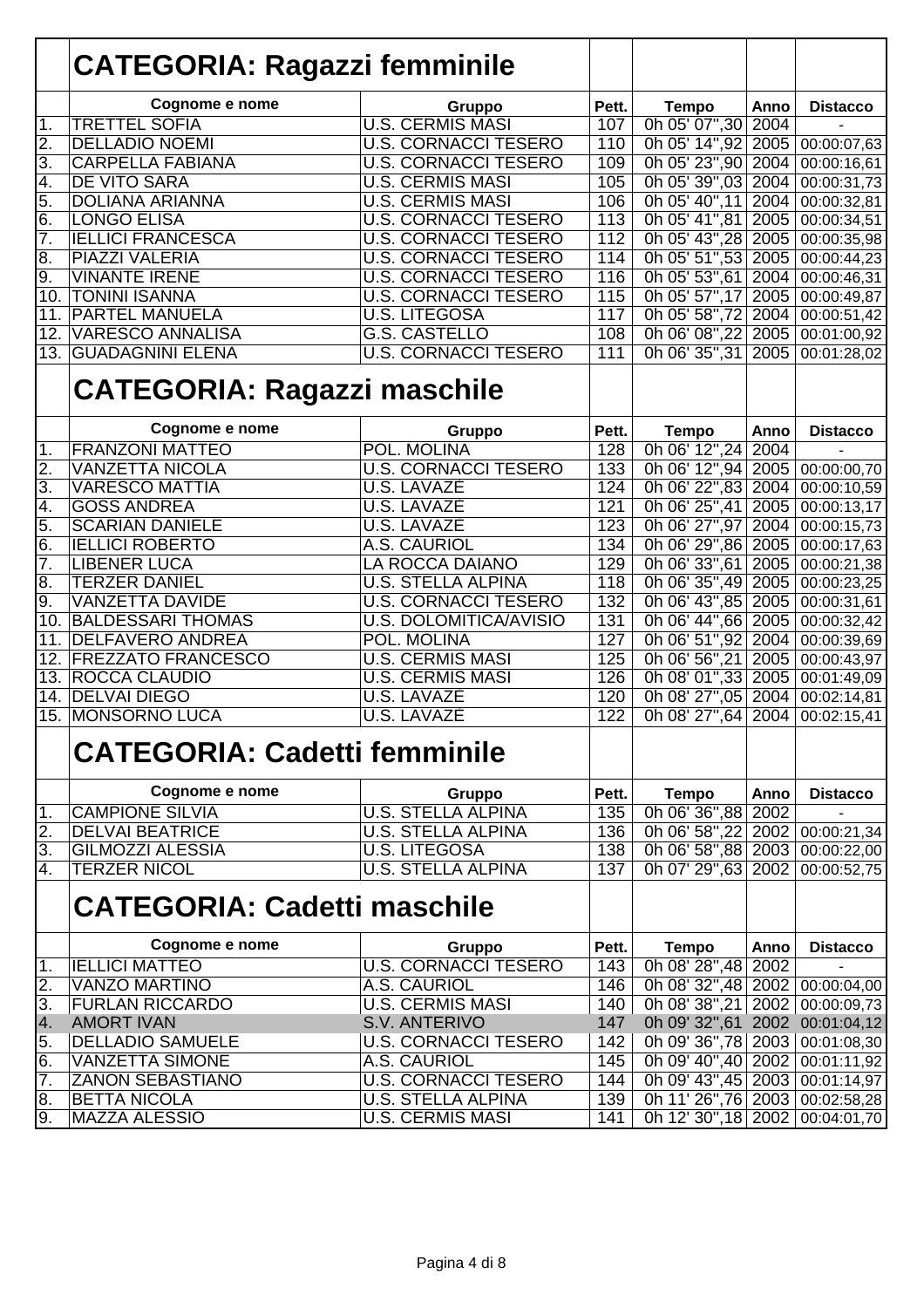|                  | <b>CATEGORIA: Allievi femminile</b>  |                               |       |                                  |              |                 |
|------------------|--------------------------------------|-------------------------------|-------|----------------------------------|--------------|-----------------|
|                  | Cognome e nome                       |                               | Pett. |                                  |              | <b>Distacco</b> |
| 1.               | <b>MONSORNO NICOL</b>                | Gruppo<br><b>U.S. LAVAZE</b>  | 149   | <b>Tempo</b><br>0h 10' 55",67    | Anno<br>2000 |                 |
| $\overline{2}$ . | <b>GOSS MATILDE</b>                  | <b>U.S. LAVAZE</b>            | 148   | 0h 11' 03",54                    | 2001         | 00:00:07,87     |
| $\overline{3}$ . | <b>SANTINI ANNA</b>                  | U.S. LAVAZÈ                   | 151   | 0h 11' 06",79                    | 2000         | 00:00:11,12     |
| $\overline{4}$ . | <b>DENARDI SERENA</b>                | <b>U.S. CORNACCI TESERO</b>   | 152   | 0h 11' 12", 31                   | 2001         | 00:00:16,64     |
| $\overline{5}$ . | <b>PAROLARI LUCREZIA</b>             | <b>U.S. LAVAZE</b>            | 150   | 0h 11' 45",00                    | 2001         | 00:00:49,33     |
|                  | <b>CATEGORIA: Allievi maschile</b>   |                               |       |                                  |              |                 |
|                  | Cognome e nome                       | Gruppo                        | Pett. | <b>Tempo</b>                     | Anno         | <b>Distacco</b> |
| 1.               | <b>CHIOCCHETTI ALESSANDRO</b>        | <b>U.S. MONTI PALLIDI</b>     | 159   | 0h 11' 40",07                    | 2001         |                 |
| $\overline{2}$ . | <b>LONGO FABIO</b>                   | <b>U.S. CORNACCI TESERO</b>   | 155   | 0h 11' 45", 95                   | 2001         | 00:00:05,87     |
| 3.               | <b>CHIOCCHETTI ALESSANDRO</b>        | <b>U.S. MONTI PALLIDI</b>     | 158   | 0h 12' 07",71                    | 2000         | 00:00:27,64     |
| 4.               | <b>LONGO ALESSANDRO</b>              | <b>U.S. CORNACCI TESERO</b>   | 154   | 0h 12' 19", 18                   | 2001         | 00:00:39,11     |
| 5.               | <b>VANZETTA MATTIA</b>               | <b>U.S. CORNACCI TESERO</b>   | 156   | 0h 13' 16",93                    | 2001         | 00:01:36,86     |
| 6.               | <b>GOTTARDI ALESSIO</b>              | <b>U.S. MONTI PALLIDI</b>     | 160   | 0h 13' 53",02                    | 2001         | 00:02:12,95     |
|                  | <b>CATEGORIA: Juniores femminile</b> |                               |       |                                  |              |                 |
|                  | Cognome e nome                       | Gruppo                        | Pett. | <b>Tempo</b>                     | Anno         | <b>Distacco</b> |
| $\mathbf 1$ .    | <b>PASERO ARIANNA</b>                | <b>U.S. DOLOMITICA/AVISIO</b> | 163   | 0h 12' 58",76                    | 1999         |                 |
| $\overline{2}$ . | <b>ZANGRANDO GIULIA</b>              | LA ROCCA DAIANO               | 162   | 0h 14' 51", 12                   | 1999         | 00:01:52,36     |
| $\overline{3}$ . | <b>PELLEGRIN SABRINA</b>             | <b>U.S. MONTI PALLIDI</b>     | 166   | 0h 15' 10", 35                   | 1999         | 00:02:11,59     |
| 4.               | <b>ZANON KATIA</b>                   | <b>U.S. CORNACCI TESERO</b>   | 165   | 0h 16' 02",74                    | 1999         | 00:03:03,98     |
| 5.               | <b>BETTA SABRINA</b>                 | <b>U.S. STELLA ALPINA</b>     | 161   | 0h 17' 38", 29                   | 1998         | 00:04:39,53     |
|                  | <b>CATEGORIA: Juniores maschile</b>  |                               |       |                                  |              |                 |
|                  | Cognome e nome                       | Gruppo                        | Pett. | <b>Tempo</b>                     | Anno         | <b>Distacco</b> |
| $\overline{1}$ . | <b>VANZETTA ROBERTO</b>              | <b>U.S. CORNACCI TESERO</b>   | 167   | 0h 17' 22",47                    | 1998         |                 |
| $\overline{2}$ . | <b>CAMPIONI MATTIA</b>               | <b>U.S. CORNACCI TESERO</b>   | 291   | 0h 30' 21",24                    | 1998         | 00:12:58,77     |
|                  | <b>CATEGORIA: Seniores femminile</b> |                               |       |                                  |              |                 |
|                  | Cognome e nome                       | Gruppo                        | Pett. | <b>Tempo</b>                     | Anno         | <b>Distacco</b> |
| $\vert$ 1.       | <b>RIZZOLI MARTINA</b>               | <b>U.S. CERMIS MASI</b>       | 173   | 0h 12' 22",23                    | 1995         |                 |
| $\overline{2}$ . | <b>LANZINER KARIN</b>                | <b>S.V. TRODENA</b>           | 175   | 0h 13' 48",41 1984 00:01:26,19   |              |                 |
| 3.               | <b>VINANTE MARTA</b>                 | <b>U.S. CORNACCI TESERO</b>   | 294   | 0h 13' 56", 54 1990              |              | 00:01:34,31     |
| 4.               | <b>TAVERNAR KATIA</b>                | <b>U.S. CERMIS MASI</b>       | 174   | 0h 14' 06", 34 1980              |              | 00:01:44,11     |
| 5.               | <b>VENTURA ALICE</b>                 | U.S. LAVAZE                   | 170   | 0h 14' 15",57 1994               |              | 00:01:53,34     |
| 6.               | <b>IELLICI DANIELA</b>               | <b>LA ROCCA DAIANO</b>        | 176   | 0h 14' 34", 26 1986              |              | 00:02:12,03     |
| 7.               | <b>TRETTEL TANIA</b>                 | A.S. CAURIOL                  | 179   | 0h 14' 55", 63 1981              |              | 00:02:33,41     |
| œ.               | <b>BETTA GIULIA</b>                  | <b>U.S. CERMIS MASI</b>       | 171   | 0h 15' 12", 35 1997              |              | 00:02:50,13     |
| 9.               | <b>BONELLI ROMANA</b>                | <b>U.S. STELLA ALPINA</b>     | 168   | 0h 16' 17", 18 1981              |              | 00:03:54,95     |
| 10.              | <b>DELVAI MICHELA</b>                | <b>U.S. STELLA ALPINA</b>     | 169   | 0h 17' 31",04 1980               |              | 00:05:08,81     |
| 11.              | <b>ZENI LIA</b>                      | A.S. CAURIOL                  | 180   | 0h 18' 14", 15 1985              |              | 00:05:51,92     |
|                  | 12. AMORT SONIA                      | <b>S.V. ANTERIVO</b>          | 181   | 0h 18' 37", 38 1996 00:06:15, 16 |              |                 |
|                  | 13. NOCENTINI CATERINA               | <b>U.S. CERMIS MASI</b>       | 172   | 0h 18' 48", 13 1979 00:06:25, 91 |              |                 |
|                  | 14. ZENI VALENTINA                   | <b>U.S. CORNACCI TESERO</b>   | 178   | 0h 20' 36", 77   1978            |              | 00:08:14,55     |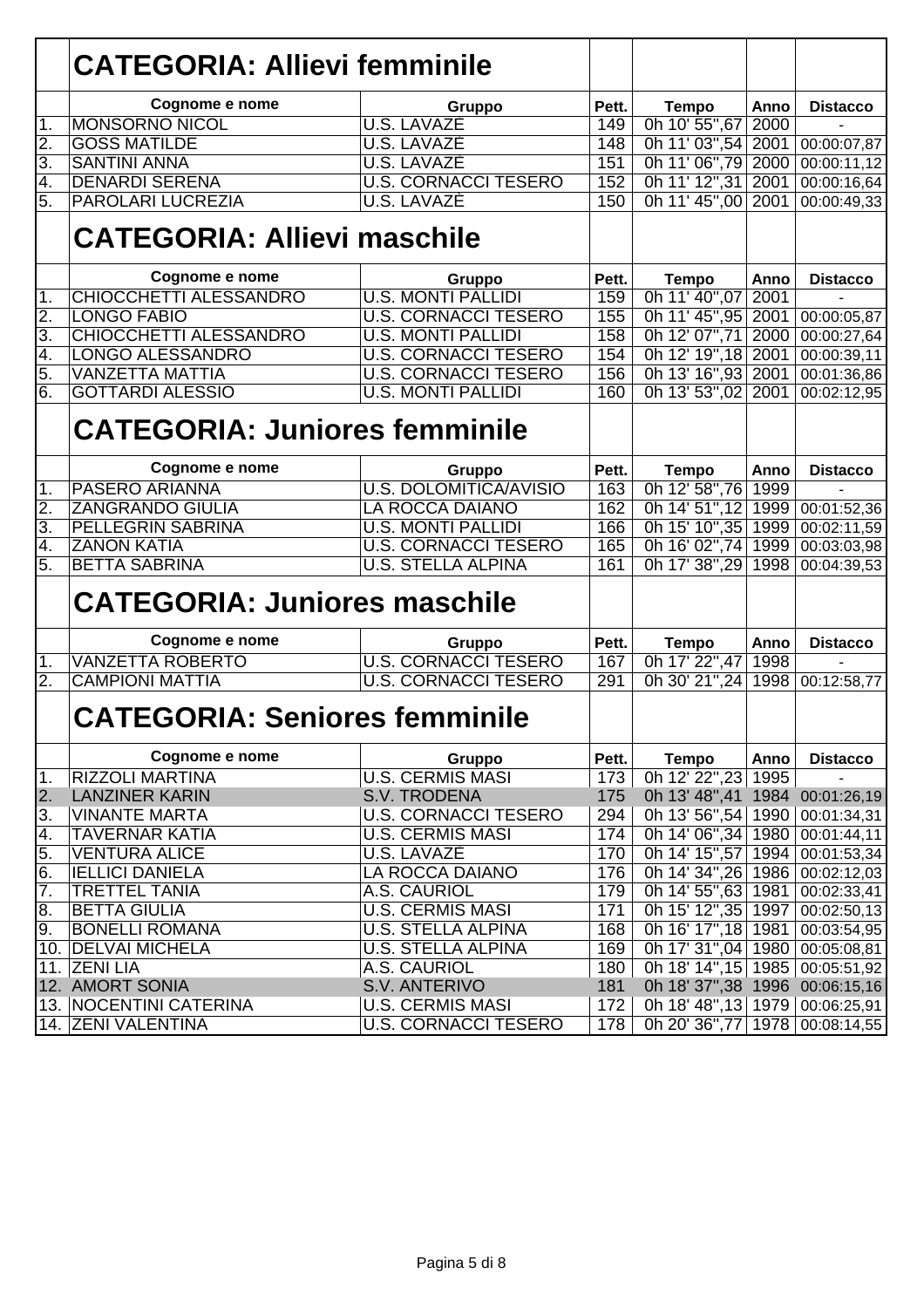|                 | <b>CATEGORIA: Seniores maschile</b> |                               |                  |                                    |      |                           |
|-----------------|-------------------------------------|-------------------------------|------------------|------------------------------------|------|---------------------------|
|                 |                                     |                               |                  |                                    |      |                           |
|                 | Cognome e nome                      | Gruppo                        | Pett.            | <b>Tempo</b>                       | Anno | <b>Distacco</b>           |
| 1.              | <b>LANZINER PETER</b>               | <b>S.V. TRODENA</b>           | 195              | 0h 15' 34", 10                     | 1982 |                           |
| 2.              | <b>MICH FRANCESCO</b>               | <b>U.S. CERMIS MASI</b>       | 193              | 0h 15' 38",00                      | 1995 | 00:00:03,91               |
| 3.              | <b>VAIA MICHELE</b>                 | <b>U.S. CERMIS MASI</b>       | 194              | 0h 15' 50",00                      | 1994 | 00:00:15,91               |
| 4.              | <b>GARDENER STEFANO</b>             | <b>U.S. CORNACCI TESERO</b>   | 201              | 0h 16' 19",47                      | 1990 | 00:00:45,38               |
| 5.              | <b>VARESCO CRISTIAN</b>             | <b>U.S. CORNACCI TESERO</b>   | 290              | 0h 16' 22",93                      | 1990 | 00:00:48,83               |
| 6.              | <b>FELICETTI DANIELE</b>            | <b>U.S. MONTI PALLIDI</b>     | $\overline{205}$ | 0h 16' 24",82 1996                 |      | 00:00:50,72               |
| 7.              | <b>CAPELLI LUCA</b>                 | POL. CAPRIANA                 | 203              | 0h 17' 25",65 1983 00:01:51,55     |      |                           |
| 8.              | <b>CONTI TIZIANO</b>                | <b>U.S. CORNACCI TESERO</b>   | 200              | 0h 17' 30",82 1991                 |      | 00:01:56,72               |
| 9.              | <b>GENUIN GIANLUCA</b>              | <b>U.S. STELLA ALPINA</b>     | 186              | 0h 17' 41", 74 1978                |      | 00:02:07,64               |
| 10.             | <b>VENTURA LUCA</b>                 | <b>U.S. LAVAZE</b>            | 190              | 0h 17' 49",80 1996                 |      | $\overline{00:02:15,70}$  |
| 11.             | <b>BONELLI LEONARDO</b>             | <b>U.S. LAVAZE</b>            | 187              | 0h 18' 08", 38 1993                |      | 00:02:34,28               |
| 12 <sub>1</sub> | <b>CAVOSI STEFANO</b>               | <b>U.S. CERMIS MASI</b>       | 191              | 0h 18' 17",25                      | 1997 | 00:02:43,16               |
|                 | 13. LONGO DAVIDE                    | <b>U.S. CORNACCI TESERO</b>   | 202              | 0h 18' 38", 74                     | 1996 | 00:03:04,64               |
| 14.             | <b>CAPELLI MARCO</b>                | POL. CAPRIANA                 | $\overline{204}$ | 0h 18' 46",60                      | 1981 | 00:03:12,50               |
| 15.             | <b>PASERO ROBERTO</b>               | <b>U.S. DOLOMITICA/AVISIO</b> | 199              | 0h 19' 28",02                      | 1993 | $\overline{00}$ :03:53,92 |
| 16.             | <b>CALLIARI ALESSANDRO</b>          | <b>G.S. CASTELLO</b>          | 197              | 0h 19' 29",99                      | 1982 | $\overline{00:03:55,89}$  |
| 17.             | <b>CHELODI LUCIO</b>                | <b>U.S. STELLA ALPINA</b>     | 184              | 0h 19' 53",46                      | 1979 | 00:04:19,36               |
| 18.             | <b>DEMATTIO DIEGO</b>               | <b>U.S. STELLA ALPINA</b>     | 185              | 0h 19' 55",85                      | 1983 | 00:04:21,75               |
|                 | <b>19. LUFRANO DOMENICO</b>         | <b>LA ROCCA DAIANO</b>        | 196              | 0h 20' 05",68                      | 1981 | 00:04:31,58               |
| 20.             | <b>DELLAGIACOMA GIUSEPPE</b>        | U.S. DOLOMITICA/AVISIO        | 198              | 0h 20' 51",75                      | 1978 | 00:05:17,66               |
| 21              | <b>SCARIAN FABRIZIO</b>             | <b>U.S. LAVAZÉ</b>            | 189              | 0h 21' 21", 21                     | 1994 | 00:05:47,11               |
| 22.             | <b>BONELLI GIOVANNI</b>             | <b>U.S. STELLA ALPINA</b>     | 183              | 0h 22' 00",08 1979                 |      | 00:06:25,98               |
| 23.             | <b>MICH DANIELE</b>                 | <b>U.S. CERMIS MASI</b>       | 192              | 0h 22' 18",77                      | 1995 | 00:06:44,67               |
| 24.             | <b>MONSORNO MATTIA</b>              | <b>U.S. LAVAZÉ</b>            | 188              | 0h 23' 05", 21 1994                |      | 00:07:31,11               |
|                 | <b>CATEGORIA: Adulti femminile</b>  |                               |                  |                                    |      |                           |
|                 | Cognome e nome                      | Gruppo                        | Pett.            | <b>Tempo</b>                       | Anno | <b>Distacco</b>           |
| $\mathbf 1$ .   | <b>LIBERA LUANA</b>                 | <b>U.S. CERMIS MASI</b>       | $\overline{214}$ | 0h 12' 52",40                      | 1974 |                           |
| 2.              | <b>TARTER ROBERTA</b>               | <b>U.S. STELLA ALPINA</b>     | 293              | 0h 13' 20", 32 1974                |      | 00:00:27,92               |
| 3.              | <b>FACCHINI LORENZA</b>             | <b>U.S. CORNACCI TESERO</b>   | $\overline{219}$ | 0h 14' 19", 27 1968                |      | 00:01:26,88               |
| 4.              | <b>MUJADZIC ELVIRA</b>              | <b>U.S. MONTI PALLIDI</b>     | 220              | 0h 14' 59", 21 1971                |      | 00:02:06,81               |
| 5.              | <b>BONELLI LAURA</b>                | <b>U.S. STELLA ALPINA</b>     | 206              | 0h 15' 30", 23 1971 00:02:37, 83   |      |                           |
| 6.              | <b>VINANTE SARA</b>                 | <b>U.S. STELLA ALPINA</b>     | 211              | 0h 15' 34", 79 1974 00:02:42, 39   |      |                           |
| 7.              | <b>CAGNAZZO KATIA</b>               | <b>U.S. CORNACCI TESERO</b>   | 218              | 0h 15' 53",96 1975 00:03:01,56     |      |                           |
| 8.              | <b>ZANON ALESSANDRA</b>             | U.S. DOLOMITICA/AVISIO        | 217              | 0h 16' 24", 12 1969 00:03:31, 72   |      |                           |
| 9.              | <b>FACCHINI CLARITA</b>             | <b>U.S. STELLA ALPINA</b>     | 207              | 0h 17' 14",71   1970   00:04:22,31 |      |                           |
|                 | 10. SOMMAVILLA FRANCA               | U.S. DOLOMITICA/AVISIO        | 216              | 0h 17' 28", 16 1971                |      | 00:04:35,77               |
| 11.             | <b>VIAN BERNADETTA</b>              | <b>U.S. STELLA ALPINA</b>     | 210              | 0h 17' 41",82 1974                 |      | 00:04:49,42               |
|                 | 12. AMORT SIEGLINDE                 | S.V. ANTERIVO                 | 221              | 0h 19' 11",29 1971 00:06:18,89     |      |                           |
|                 | 13. DAGOSTIN LORETTA                | LA ROCCA DAIANO               | 215              | 0h 19' 30",68   1974               |      | 00:06:38,28               |
|                 | 14. FERRARI LAURA                   | <b>U.S. STELLA ALPINA</b>     | 208              | 0h 22' 18", 34   1969              |      | 00:09:25,94               |
|                 | 15. SCHMIDT SONIA                   | <b>U.S. STELLA ALPINA</b>     | 209              | 0h 22' 42",68 1970 00:09:50,28     |      |                           |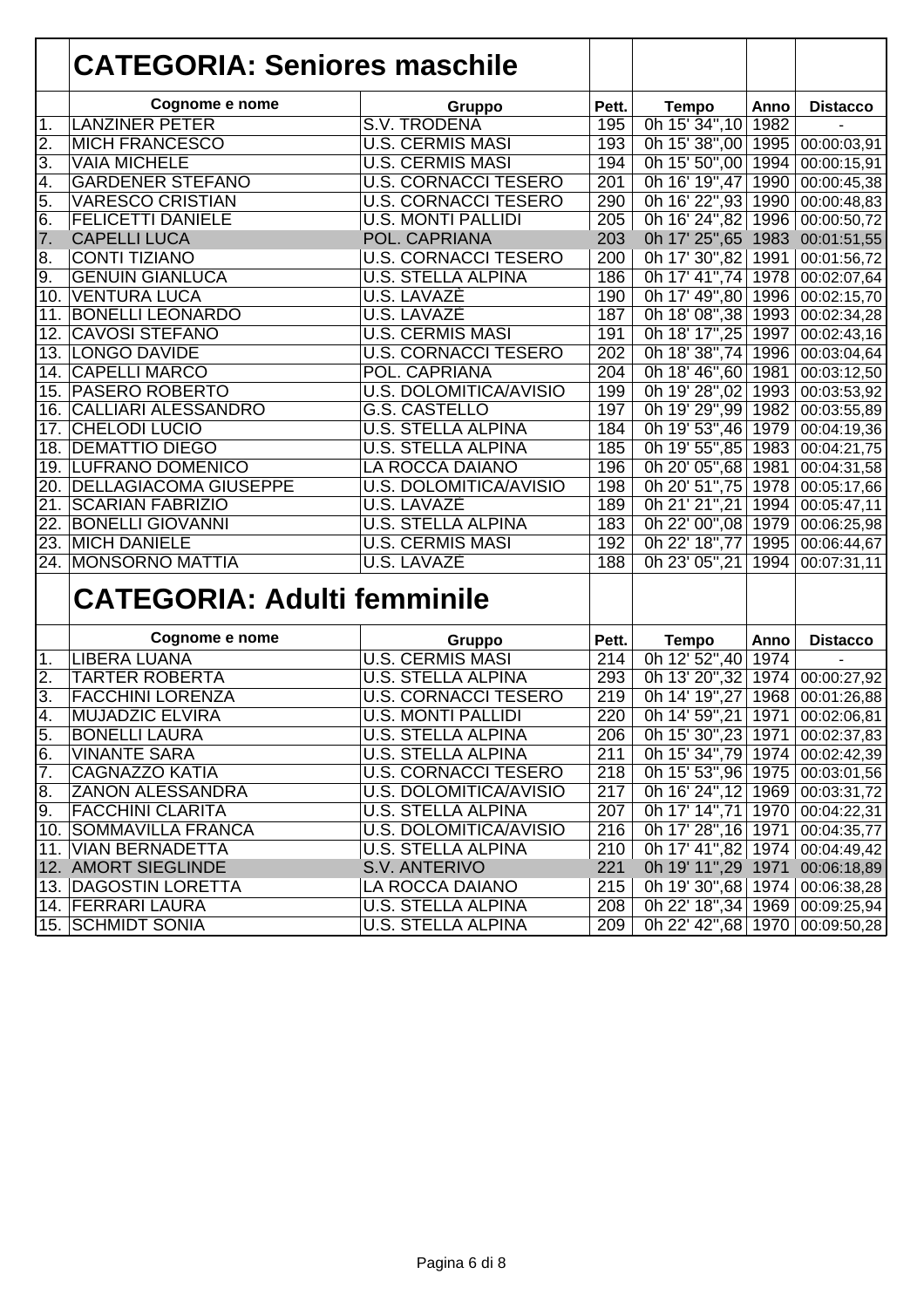| Cognome e nome<br>Pett.<br><b>Tempo</b><br>Anno<br>Gruppo<br><b>CORRADINI RENZO</b><br>233<br>0h 17' 38", 13<br>POL. MOLINA<br>1968<br>1.<br>$\overline{2}$ .<br><b>GOSS DIEGO</b><br><b>U.S. LAVAZE</b><br>228<br>0h 17' 43",86 1970<br>3.<br>PIAZZI VALENTINO<br><b>U.S. CORNACCI TESERO</b><br>0h 18' 11",00<br>1970<br>244<br><b>CORRADINI MARCO</b><br><b>U.S. STELLA ALPINA</b><br>$\overline{223}$<br>0h 18' 22",88<br>4.<br>1970<br>5.<br><b>U.S. CORNACCI TESERO</b><br>$\overline{245}$<br>0h 18' 55",40<br><b>PLOTEGHER DOMENICO</b><br>1972<br>$\overline{6}$<br>0h 19' 01", 10<br><b>U.S. CERMIS MASI</b><br>230<br><b>AMBU WALTER</b><br>1970<br>7.<br>292<br>0h 19' 03",63<br><b>CAVADA MICHELE</b><br><b>U.S. LAVAZE</b><br>1971<br>$\overline{8}$ .<br><b>U.S. DOLOMITICA/AVISIO</b><br>238<br>0h 19' 05",43<br><b>GABRIELLI ROBERTO</b><br>1973<br>00:01:27,30<br>9.<br>246<br>0h 19' 07",57<br><b>FREZZATO CHRISTIAN</b><br>POL. CAPRIANA<br>1972<br>00:01:29,44<br>234<br>0h 19' 13", 33<br>$\overline{10}$<br><b>TONINI LUCIANO</b><br>1968<br>POL. MOLINA<br>00:01:35,20<br><b>GOSS FABRIZIO</b><br>229<br>0h 19' 37", 65<br>11.<br>U.S. LAVAZE<br>1969<br>00:01:59,52<br><b>BARBOLINI ALAN</b><br><b>U.S. CORNACCI TESERO</b><br>0h 20' 00",57<br>1968<br>12.<br>240<br>00:02:22,44<br><b>CRISTELLON FABRIZIO</b><br><b>U.S. STELLA ALPINA</b><br>$\overline{225}$<br>0h 20' 32",55<br>13.<br>1974<br>00:02:54,42<br><b>U.S. STELLA ALPINA</b><br>$\overline{222}$<br>0h 20' 46", 29<br><b>BORTOLOTTI TIZIANO</b><br>1977<br>14.<br>00:03:08,16<br><b>DELUGAN EFREM</b><br>241<br>0h 20' 53",08<br><b>U.S. CORNACCI TESERO</b><br>1971<br>15.<br>00:03:14,95<br><b>DELLANTONIO MASSIMO</b><br>236<br>0h 20' 58",46<br><b>U.S. DOLOMITICA/AVISIO</b><br>1970<br>16.<br>00:03:20,33<br>0h 21' 08",85<br><b>DELLANTONIO PAOLO</b><br><b>U.S. DOLOMITICA/AVISIO</b><br>237<br>1973<br>17.<br>00:03:30,72<br>18. MATTIUZZO GIUSEPPE<br>242<br>0h 21' 22",40<br><b>U.S. CORNACCI TESERO</b><br>1968<br>00:03:44,27<br>0h 21' 25",04<br><b>U.S. STELLA ALPINA</b><br>224<br><b>COSTANTINI FRANCESCO</b><br>1977<br>00:03:46,91<br>19.<br>0h 21' 52",50<br>231<br><b>GORI YURI</b><br><b>U.S. CERMIS MASI</b><br>1977<br>20.<br>00:04:14,37<br>0h 22' 15",08<br><b>DELVAI EDI</b><br><b>U.S. STELLA ALPINA</b><br>$\overline{227}$<br>21.<br>1971<br>00:04:36,95<br><b>PIAZZI ALESSANDRO</b><br>0h 22' 59", 10<br><b>U.S. CORNACCI TESERO</b><br>$\overline{243}$<br>1972<br>22.<br>00:05:20,97<br>0h 24' 10",58<br><b>DELLANTONIO GIORGIO</b><br><b>U.S. DOLOMITICA/AVISIO</b><br>235<br>1972<br>23.<br>00:06:32,45<br>0h 24' 26", 21<br><b>MASCAGNI ALBERTO</b><br>239<br>1972<br>24.<br><b>U.S. DOLOMITICA/AVISIO</b><br>00:06:48,08<br>0h 24' 31", 74 1974<br><b>DAGOSTIN MIRCO</b><br><b>U.S. STELLA ALPINA</b><br>226<br>25.<br>00:06:53,61<br><b>U.S. CERMIS MASI</b><br>232<br><b>TRETTEL MAURO</b><br>0h 25' 28",57<br>26.<br>1972<br>00:07:50,44<br><b>CATEGORIA: Veterani femminile</b><br>Cognome e nome<br>Pett.<br><b>Tempo</b><br>Anno<br>Gruppo<br><b>GIOVANELLI ROSANNA</b><br><b>U.S. STELLA ALPINA</b><br>0h 14' 41",84<br>247<br>1959<br>1.<br>$\overline{2}$ .<br>0h 15' 14",54 1961<br><b>ANTONIAZZI ROBERTA</b><br><b>U.S. CERMIS MASI</b><br>249<br><b>CATEGORIA: Veterani maschile</b> | <b>CATEGORIA: Adulti maschile</b> |        |       |              |      |                          |
|--------------------------------------------------------------------------------------------------------------------------------------------------------------------------------------------------------------------------------------------------------------------------------------------------------------------------------------------------------------------------------------------------------------------------------------------------------------------------------------------------------------------------------------------------------------------------------------------------------------------------------------------------------------------------------------------------------------------------------------------------------------------------------------------------------------------------------------------------------------------------------------------------------------------------------------------------------------------------------------------------------------------------------------------------------------------------------------------------------------------------------------------------------------------------------------------------------------------------------------------------------------------------------------------------------------------------------------------------------------------------------------------------------------------------------------------------------------------------------------------------------------------------------------------------------------------------------------------------------------------------------------------------------------------------------------------------------------------------------------------------------------------------------------------------------------------------------------------------------------------------------------------------------------------------------------------------------------------------------------------------------------------------------------------------------------------------------------------------------------------------------------------------------------------------------------------------------------------------------------------------------------------------------------------------------------------------------------------------------------------------------------------------------------------------------------------------------------------------------------------------------------------------------------------------------------------------------------------------------------------------------------------------------------------------------------------------------------------------------------------------------------------------------------------------------------------------------------------------------------------------------------------------------------------------------------------------------------------------------------------------------------------------------------------------------------------------------------------------------------------------------------------------------------------------------------------------------------------------------------------------------------------------------------------------------------------------------|-----------------------------------|--------|-------|--------------|------|--------------------------|
|                                                                                                                                                                                                                                                                                                                                                                                                                                                                                                                                                                                                                                                                                                                                                                                                                                                                                                                                                                                                                                                                                                                                                                                                                                                                                                                                                                                                                                                                                                                                                                                                                                                                                                                                                                                                                                                                                                                                                                                                                                                                                                                                                                                                                                                                                                                                                                                                                                                                                                                                                                                                                                                                                                                                                                                                                                                                                                                                                                                                                                                                                                                                                                                                                                                                                                                                |                                   |        |       |              |      | <b>Distacco</b>          |
|                                                                                                                                                                                                                                                                                                                                                                                                                                                                                                                                                                                                                                                                                                                                                                                                                                                                                                                                                                                                                                                                                                                                                                                                                                                                                                                                                                                                                                                                                                                                                                                                                                                                                                                                                                                                                                                                                                                                                                                                                                                                                                                                                                                                                                                                                                                                                                                                                                                                                                                                                                                                                                                                                                                                                                                                                                                                                                                                                                                                                                                                                                                                                                                                                                                                                                                                |                                   |        |       |              |      |                          |
|                                                                                                                                                                                                                                                                                                                                                                                                                                                                                                                                                                                                                                                                                                                                                                                                                                                                                                                                                                                                                                                                                                                                                                                                                                                                                                                                                                                                                                                                                                                                                                                                                                                                                                                                                                                                                                                                                                                                                                                                                                                                                                                                                                                                                                                                                                                                                                                                                                                                                                                                                                                                                                                                                                                                                                                                                                                                                                                                                                                                                                                                                                                                                                                                                                                                                                                                |                                   |        |       |              |      | 00:00:05,73              |
|                                                                                                                                                                                                                                                                                                                                                                                                                                                                                                                                                                                                                                                                                                                                                                                                                                                                                                                                                                                                                                                                                                                                                                                                                                                                                                                                                                                                                                                                                                                                                                                                                                                                                                                                                                                                                                                                                                                                                                                                                                                                                                                                                                                                                                                                                                                                                                                                                                                                                                                                                                                                                                                                                                                                                                                                                                                                                                                                                                                                                                                                                                                                                                                                                                                                                                                                |                                   |        |       |              |      | 00:00:32,87              |
|                                                                                                                                                                                                                                                                                                                                                                                                                                                                                                                                                                                                                                                                                                                                                                                                                                                                                                                                                                                                                                                                                                                                                                                                                                                                                                                                                                                                                                                                                                                                                                                                                                                                                                                                                                                                                                                                                                                                                                                                                                                                                                                                                                                                                                                                                                                                                                                                                                                                                                                                                                                                                                                                                                                                                                                                                                                                                                                                                                                                                                                                                                                                                                                                                                                                                                                                |                                   |        |       |              |      | 00:00:44,75              |
|                                                                                                                                                                                                                                                                                                                                                                                                                                                                                                                                                                                                                                                                                                                                                                                                                                                                                                                                                                                                                                                                                                                                                                                                                                                                                                                                                                                                                                                                                                                                                                                                                                                                                                                                                                                                                                                                                                                                                                                                                                                                                                                                                                                                                                                                                                                                                                                                                                                                                                                                                                                                                                                                                                                                                                                                                                                                                                                                                                                                                                                                                                                                                                                                                                                                                                                                |                                   |        |       |              |      | 00:01:17,27              |
|                                                                                                                                                                                                                                                                                                                                                                                                                                                                                                                                                                                                                                                                                                                                                                                                                                                                                                                                                                                                                                                                                                                                                                                                                                                                                                                                                                                                                                                                                                                                                                                                                                                                                                                                                                                                                                                                                                                                                                                                                                                                                                                                                                                                                                                                                                                                                                                                                                                                                                                                                                                                                                                                                                                                                                                                                                                                                                                                                                                                                                                                                                                                                                                                                                                                                                                                |                                   |        |       |              |      | 00:01:22,97              |
|                                                                                                                                                                                                                                                                                                                                                                                                                                                                                                                                                                                                                                                                                                                                                                                                                                                                                                                                                                                                                                                                                                                                                                                                                                                                                                                                                                                                                                                                                                                                                                                                                                                                                                                                                                                                                                                                                                                                                                                                                                                                                                                                                                                                                                                                                                                                                                                                                                                                                                                                                                                                                                                                                                                                                                                                                                                                                                                                                                                                                                                                                                                                                                                                                                                                                                                                |                                   |        |       |              |      | 00:01:25,50              |
|                                                                                                                                                                                                                                                                                                                                                                                                                                                                                                                                                                                                                                                                                                                                                                                                                                                                                                                                                                                                                                                                                                                                                                                                                                                                                                                                                                                                                                                                                                                                                                                                                                                                                                                                                                                                                                                                                                                                                                                                                                                                                                                                                                                                                                                                                                                                                                                                                                                                                                                                                                                                                                                                                                                                                                                                                                                                                                                                                                                                                                                                                                                                                                                                                                                                                                                                |                                   |        |       |              |      |                          |
|                                                                                                                                                                                                                                                                                                                                                                                                                                                                                                                                                                                                                                                                                                                                                                                                                                                                                                                                                                                                                                                                                                                                                                                                                                                                                                                                                                                                                                                                                                                                                                                                                                                                                                                                                                                                                                                                                                                                                                                                                                                                                                                                                                                                                                                                                                                                                                                                                                                                                                                                                                                                                                                                                                                                                                                                                                                                                                                                                                                                                                                                                                                                                                                                                                                                                                                                |                                   |        |       |              |      |                          |
|                                                                                                                                                                                                                                                                                                                                                                                                                                                                                                                                                                                                                                                                                                                                                                                                                                                                                                                                                                                                                                                                                                                                                                                                                                                                                                                                                                                                                                                                                                                                                                                                                                                                                                                                                                                                                                                                                                                                                                                                                                                                                                                                                                                                                                                                                                                                                                                                                                                                                                                                                                                                                                                                                                                                                                                                                                                                                                                                                                                                                                                                                                                                                                                                                                                                                                                                |                                   |        |       |              |      |                          |
|                                                                                                                                                                                                                                                                                                                                                                                                                                                                                                                                                                                                                                                                                                                                                                                                                                                                                                                                                                                                                                                                                                                                                                                                                                                                                                                                                                                                                                                                                                                                                                                                                                                                                                                                                                                                                                                                                                                                                                                                                                                                                                                                                                                                                                                                                                                                                                                                                                                                                                                                                                                                                                                                                                                                                                                                                                                                                                                                                                                                                                                                                                                                                                                                                                                                                                                                |                                   |        |       |              |      |                          |
|                                                                                                                                                                                                                                                                                                                                                                                                                                                                                                                                                                                                                                                                                                                                                                                                                                                                                                                                                                                                                                                                                                                                                                                                                                                                                                                                                                                                                                                                                                                                                                                                                                                                                                                                                                                                                                                                                                                                                                                                                                                                                                                                                                                                                                                                                                                                                                                                                                                                                                                                                                                                                                                                                                                                                                                                                                                                                                                                                                                                                                                                                                                                                                                                                                                                                                                                |                                   |        |       |              |      |                          |
|                                                                                                                                                                                                                                                                                                                                                                                                                                                                                                                                                                                                                                                                                                                                                                                                                                                                                                                                                                                                                                                                                                                                                                                                                                                                                                                                                                                                                                                                                                                                                                                                                                                                                                                                                                                                                                                                                                                                                                                                                                                                                                                                                                                                                                                                                                                                                                                                                                                                                                                                                                                                                                                                                                                                                                                                                                                                                                                                                                                                                                                                                                                                                                                                                                                                                                                                |                                   |        |       |              |      |                          |
|                                                                                                                                                                                                                                                                                                                                                                                                                                                                                                                                                                                                                                                                                                                                                                                                                                                                                                                                                                                                                                                                                                                                                                                                                                                                                                                                                                                                                                                                                                                                                                                                                                                                                                                                                                                                                                                                                                                                                                                                                                                                                                                                                                                                                                                                                                                                                                                                                                                                                                                                                                                                                                                                                                                                                                                                                                                                                                                                                                                                                                                                                                                                                                                                                                                                                                                                |                                   |        |       |              |      |                          |
|                                                                                                                                                                                                                                                                                                                                                                                                                                                                                                                                                                                                                                                                                                                                                                                                                                                                                                                                                                                                                                                                                                                                                                                                                                                                                                                                                                                                                                                                                                                                                                                                                                                                                                                                                                                                                                                                                                                                                                                                                                                                                                                                                                                                                                                                                                                                                                                                                                                                                                                                                                                                                                                                                                                                                                                                                                                                                                                                                                                                                                                                                                                                                                                                                                                                                                                                |                                   |        |       |              |      |                          |
|                                                                                                                                                                                                                                                                                                                                                                                                                                                                                                                                                                                                                                                                                                                                                                                                                                                                                                                                                                                                                                                                                                                                                                                                                                                                                                                                                                                                                                                                                                                                                                                                                                                                                                                                                                                                                                                                                                                                                                                                                                                                                                                                                                                                                                                                                                                                                                                                                                                                                                                                                                                                                                                                                                                                                                                                                                                                                                                                                                                                                                                                                                                                                                                                                                                                                                                                |                                   |        |       |              |      |                          |
|                                                                                                                                                                                                                                                                                                                                                                                                                                                                                                                                                                                                                                                                                                                                                                                                                                                                                                                                                                                                                                                                                                                                                                                                                                                                                                                                                                                                                                                                                                                                                                                                                                                                                                                                                                                                                                                                                                                                                                                                                                                                                                                                                                                                                                                                                                                                                                                                                                                                                                                                                                                                                                                                                                                                                                                                                                                                                                                                                                                                                                                                                                                                                                                                                                                                                                                                |                                   |        |       |              |      |                          |
|                                                                                                                                                                                                                                                                                                                                                                                                                                                                                                                                                                                                                                                                                                                                                                                                                                                                                                                                                                                                                                                                                                                                                                                                                                                                                                                                                                                                                                                                                                                                                                                                                                                                                                                                                                                                                                                                                                                                                                                                                                                                                                                                                                                                                                                                                                                                                                                                                                                                                                                                                                                                                                                                                                                                                                                                                                                                                                                                                                                                                                                                                                                                                                                                                                                                                                                                |                                   |        |       |              |      |                          |
|                                                                                                                                                                                                                                                                                                                                                                                                                                                                                                                                                                                                                                                                                                                                                                                                                                                                                                                                                                                                                                                                                                                                                                                                                                                                                                                                                                                                                                                                                                                                                                                                                                                                                                                                                                                                                                                                                                                                                                                                                                                                                                                                                                                                                                                                                                                                                                                                                                                                                                                                                                                                                                                                                                                                                                                                                                                                                                                                                                                                                                                                                                                                                                                                                                                                                                                                |                                   |        |       |              |      |                          |
|                                                                                                                                                                                                                                                                                                                                                                                                                                                                                                                                                                                                                                                                                                                                                                                                                                                                                                                                                                                                                                                                                                                                                                                                                                                                                                                                                                                                                                                                                                                                                                                                                                                                                                                                                                                                                                                                                                                                                                                                                                                                                                                                                                                                                                                                                                                                                                                                                                                                                                                                                                                                                                                                                                                                                                                                                                                                                                                                                                                                                                                                                                                                                                                                                                                                                                                                |                                   |        |       |              |      |                          |
|                                                                                                                                                                                                                                                                                                                                                                                                                                                                                                                                                                                                                                                                                                                                                                                                                                                                                                                                                                                                                                                                                                                                                                                                                                                                                                                                                                                                                                                                                                                                                                                                                                                                                                                                                                                                                                                                                                                                                                                                                                                                                                                                                                                                                                                                                                                                                                                                                                                                                                                                                                                                                                                                                                                                                                                                                                                                                                                                                                                                                                                                                                                                                                                                                                                                                                                                |                                   |        |       |              |      |                          |
|                                                                                                                                                                                                                                                                                                                                                                                                                                                                                                                                                                                                                                                                                                                                                                                                                                                                                                                                                                                                                                                                                                                                                                                                                                                                                                                                                                                                                                                                                                                                                                                                                                                                                                                                                                                                                                                                                                                                                                                                                                                                                                                                                                                                                                                                                                                                                                                                                                                                                                                                                                                                                                                                                                                                                                                                                                                                                                                                                                                                                                                                                                                                                                                                                                                                                                                                |                                   |        |       |              |      |                          |
|                                                                                                                                                                                                                                                                                                                                                                                                                                                                                                                                                                                                                                                                                                                                                                                                                                                                                                                                                                                                                                                                                                                                                                                                                                                                                                                                                                                                                                                                                                                                                                                                                                                                                                                                                                                                                                                                                                                                                                                                                                                                                                                                                                                                                                                                                                                                                                                                                                                                                                                                                                                                                                                                                                                                                                                                                                                                                                                                                                                                                                                                                                                                                                                                                                                                                                                                |                                   |        |       |              |      |                          |
|                                                                                                                                                                                                                                                                                                                                                                                                                                                                                                                                                                                                                                                                                                                                                                                                                                                                                                                                                                                                                                                                                                                                                                                                                                                                                                                                                                                                                                                                                                                                                                                                                                                                                                                                                                                                                                                                                                                                                                                                                                                                                                                                                                                                                                                                                                                                                                                                                                                                                                                                                                                                                                                                                                                                                                                                                                                                                                                                                                                                                                                                                                                                                                                                                                                                                                                                |                                   |        |       |              |      |                          |
|                                                                                                                                                                                                                                                                                                                                                                                                                                                                                                                                                                                                                                                                                                                                                                                                                                                                                                                                                                                                                                                                                                                                                                                                                                                                                                                                                                                                                                                                                                                                                                                                                                                                                                                                                                                                                                                                                                                                                                                                                                                                                                                                                                                                                                                                                                                                                                                                                                                                                                                                                                                                                                                                                                                                                                                                                                                                                                                                                                                                                                                                                                                                                                                                                                                                                                                                |                                   |        |       |              |      |                          |
|                                                                                                                                                                                                                                                                                                                                                                                                                                                                                                                                                                                                                                                                                                                                                                                                                                                                                                                                                                                                                                                                                                                                                                                                                                                                                                                                                                                                                                                                                                                                                                                                                                                                                                                                                                                                                                                                                                                                                                                                                                                                                                                                                                                                                                                                                                                                                                                                                                                                                                                                                                                                                                                                                                                                                                                                                                                                                                                                                                                                                                                                                                                                                                                                                                                                                                                                |                                   |        |       |              |      |                          |
|                                                                                                                                                                                                                                                                                                                                                                                                                                                                                                                                                                                                                                                                                                                                                                                                                                                                                                                                                                                                                                                                                                                                                                                                                                                                                                                                                                                                                                                                                                                                                                                                                                                                                                                                                                                                                                                                                                                                                                                                                                                                                                                                                                                                                                                                                                                                                                                                                                                                                                                                                                                                                                                                                                                                                                                                                                                                                                                                                                                                                                                                                                                                                                                                                                                                                                                                |                                   |        |       |              |      | <b>Distacco</b>          |
|                                                                                                                                                                                                                                                                                                                                                                                                                                                                                                                                                                                                                                                                                                                                                                                                                                                                                                                                                                                                                                                                                                                                                                                                                                                                                                                                                                                                                                                                                                                                                                                                                                                                                                                                                                                                                                                                                                                                                                                                                                                                                                                                                                                                                                                                                                                                                                                                                                                                                                                                                                                                                                                                                                                                                                                                                                                                                                                                                                                                                                                                                                                                                                                                                                                                                                                                |                                   |        |       |              |      |                          |
|                                                                                                                                                                                                                                                                                                                                                                                                                                                                                                                                                                                                                                                                                                                                                                                                                                                                                                                                                                                                                                                                                                                                                                                                                                                                                                                                                                                                                                                                                                                                                                                                                                                                                                                                                                                                                                                                                                                                                                                                                                                                                                                                                                                                                                                                                                                                                                                                                                                                                                                                                                                                                                                                                                                                                                                                                                                                                                                                                                                                                                                                                                                                                                                                                                                                                                                                |                                   |        |       |              |      | 00:00:32,70              |
|                                                                                                                                                                                                                                                                                                                                                                                                                                                                                                                                                                                                                                                                                                                                                                                                                                                                                                                                                                                                                                                                                                                                                                                                                                                                                                                                                                                                                                                                                                                                                                                                                                                                                                                                                                                                                                                                                                                                                                                                                                                                                                                                                                                                                                                                                                                                                                                                                                                                                                                                                                                                                                                                                                                                                                                                                                                                                                                                                                                                                                                                                                                                                                                                                                                                                                                                |                                   |        |       |              |      |                          |
|                                                                                                                                                                                                                                                                                                                                                                                                                                                                                                                                                                                                                                                                                                                                                                                                                                                                                                                                                                                                                                                                                                                                                                                                                                                                                                                                                                                                                                                                                                                                                                                                                                                                                                                                                                                                                                                                                                                                                                                                                                                                                                                                                                                                                                                                                                                                                                                                                                                                                                                                                                                                                                                                                                                                                                                                                                                                                                                                                                                                                                                                                                                                                                                                                                                                                                                                | Cognome e nome                    | Gruppo | Pett. | <b>Tempo</b> | Anno | <b>Distacco</b>          |
| <b>U.S. CERMIS MASI</b><br>0h 11' 58", 73<br><b>VAIA CARLO</b><br>255<br>1.<br>1964                                                                                                                                                                                                                                                                                                                                                                                                                                                                                                                                                                                                                                                                                                                                                                                                                                                                                                                                                                                                                                                                                                                                                                                                                                                                                                                                                                                                                                                                                                                                                                                                                                                                                                                                                                                                                                                                                                                                                                                                                                                                                                                                                                                                                                                                                                                                                                                                                                                                                                                                                                                                                                                                                                                                                                                                                                                                                                                                                                                                                                                                                                                                                                                                                                            |                                   |        |       |              |      |                          |
| <b>MONTELEONE GIUSEPPE</b><br>2.<br><b>U.S. CORNACCI TESERO</b><br>0h 12' 09",41   1965  <br>266                                                                                                                                                                                                                                                                                                                                                                                                                                                                                                                                                                                                                                                                                                                                                                                                                                                                                                                                                                                                                                                                                                                                                                                                                                                                                                                                                                                                                                                                                                                                                                                                                                                                                                                                                                                                                                                                                                                                                                                                                                                                                                                                                                                                                                                                                                                                                                                                                                                                                                                                                                                                                                                                                                                                                                                                                                                                                                                                                                                                                                                                                                                                                                                                                               |                                   |        |       |              |      | 00:00:10,69              |
| <b>BOSIN MARCELLO</b><br>A.S. CAURIOL<br>267<br>0h 12' 22", 93 1967<br>3.                                                                                                                                                                                                                                                                                                                                                                                                                                                                                                                                                                                                                                                                                                                                                                                                                                                                                                                                                                                                                                                                                                                                                                                                                                                                                                                                                                                                                                                                                                                                                                                                                                                                                                                                                                                                                                                                                                                                                                                                                                                                                                                                                                                                                                                                                                                                                                                                                                                                                                                                                                                                                                                                                                                                                                                                                                                                                                                                                                                                                                                                                                                                                                                                                                                      |                                   |        |       |              |      | 00:00:24,20              |
| 0h 12' 24",88 1962<br><b>TOMIO CARMINE</b><br><b>G.S. CASTELLO</b><br>259<br>4.                                                                                                                                                                                                                                                                                                                                                                                                                                                                                                                                                                                                                                                                                                                                                                                                                                                                                                                                                                                                                                                                                                                                                                                                                                                                                                                                                                                                                                                                                                                                                                                                                                                                                                                                                                                                                                                                                                                                                                                                                                                                                                                                                                                                                                                                                                                                                                                                                                                                                                                                                                                                                                                                                                                                                                                                                                                                                                                                                                                                                                                                                                                                                                                                                                                |                                   |        |       |              |      | 00:00:26,16              |
| <b>ZANCANELLA VIGILIO</b><br>POL. MOLINA<br>$\overline{257}$<br>0h 12' 28",55 1966<br>5.                                                                                                                                                                                                                                                                                                                                                                                                                                                                                                                                                                                                                                                                                                                                                                                                                                                                                                                                                                                                                                                                                                                                                                                                                                                                                                                                                                                                                                                                                                                                                                                                                                                                                                                                                                                                                                                                                                                                                                                                                                                                                                                                                                                                                                                                                                                                                                                                                                                                                                                                                                                                                                                                                                                                                                                                                                                                                                                                                                                                                                                                                                                                                                                                                                       |                                   |        |       |              |      | 00:00:29,83              |
| <b>ZORZI SILVANO</b><br><b>G.S. CASTELLO</b><br>262<br>0h 12' 30",98 1958<br>6.                                                                                                                                                                                                                                                                                                                                                                                                                                                                                                                                                                                                                                                                                                                                                                                                                                                                                                                                                                                                                                                                                                                                                                                                                                                                                                                                                                                                                                                                                                                                                                                                                                                                                                                                                                                                                                                                                                                                                                                                                                                                                                                                                                                                                                                                                                                                                                                                                                                                                                                                                                                                                                                                                                                                                                                                                                                                                                                                                                                                                                                                                                                                                                                                                                                |                                   |        |       |              |      | 00:00:32,25              |
| <b>FERRARI GIULIANO</b><br><b>U.S. DOLOMITICA/AVISIO</b><br>264<br>0h 12' 47", 71 1966<br>7.                                                                                                                                                                                                                                                                                                                                                                                                                                                                                                                                                                                                                                                                                                                                                                                                                                                                                                                                                                                                                                                                                                                                                                                                                                                                                                                                                                                                                                                                                                                                                                                                                                                                                                                                                                                                                                                                                                                                                                                                                                                                                                                                                                                                                                                                                                                                                                                                                                                                                                                                                                                                                                                                                                                                                                                                                                                                                                                                                                                                                                                                                                                                                                                                                                   |                                   |        |       |              |      | 00:00:48,98              |
| <b>MARTINELLI LUCA</b><br><b>U.S. STELLA ALPINA</b><br>251<br>0h 12' 50", 41 1962<br>8.                                                                                                                                                                                                                                                                                                                                                                                                                                                                                                                                                                                                                                                                                                                                                                                                                                                                                                                                                                                                                                                                                                                                                                                                                                                                                                                                                                                                                                                                                                                                                                                                                                                                                                                                                                                                                                                                                                                                                                                                                                                                                                                                                                                                                                                                                                                                                                                                                                                                                                                                                                                                                                                                                                                                                                                                                                                                                                                                                                                                                                                                                                                                                                                                                                        |                                   |        |       |              |      | 00:00:51,69              |
| <b>VARESCO ALFREDO</b><br><b>U.S. STELLA ALPINA</b><br>252<br>0h 13' 31",57 1964<br>9.                                                                                                                                                                                                                                                                                                                                                                                                                                                                                                                                                                                                                                                                                                                                                                                                                                                                                                                                                                                                                                                                                                                                                                                                                                                                                                                                                                                                                                                                                                                                                                                                                                                                                                                                                                                                                                                                                                                                                                                                                                                                                                                                                                                                                                                                                                                                                                                                                                                                                                                                                                                                                                                                                                                                                                                                                                                                                                                                                                                                                                                                                                                                                                                                                                         |                                   |        |       |              |      | $\overline{00:01:32,84}$ |
| <b>BETTA STEFANO</b><br><b>U.S. CERMIS MASI</b><br>254<br>0h 14' 02",96 1963<br>10.                                                                                                                                                                                                                                                                                                                                                                                                                                                                                                                                                                                                                                                                                                                                                                                                                                                                                                                                                                                                                                                                                                                                                                                                                                                                                                                                                                                                                                                                                                                                                                                                                                                                                                                                                                                                                                                                                                                                                                                                                                                                                                                                                                                                                                                                                                                                                                                                                                                                                                                                                                                                                                                                                                                                                                                                                                                                                                                                                                                                                                                                                                                                                                                                                                            |                                   |        |       |              |      | 00:02:04,23              |
| <b>LONGO MICHELE</b><br><b>U.S. CORNACCI TESERO</b><br>265<br>0h 14' 17", 74 1967<br>11.                                                                                                                                                                                                                                                                                                                                                                                                                                                                                                                                                                                                                                                                                                                                                                                                                                                                                                                                                                                                                                                                                                                                                                                                                                                                                                                                                                                                                                                                                                                                                                                                                                                                                                                                                                                                                                                                                                                                                                                                                                                                                                                                                                                                                                                                                                                                                                                                                                                                                                                                                                                                                                                                                                                                                                                                                                                                                                                                                                                                                                                                                                                                                                                                                                       |                                   |        |       |              |      | 00:02:19,02              |
| <b>U.S. CERMIS MASI</b><br>253<br>0h 14' 26",54 1958<br>12.<br><b>BETTA MAURO</b>                                                                                                                                                                                                                                                                                                                                                                                                                                                                                                                                                                                                                                                                                                                                                                                                                                                                                                                                                                                                                                                                                                                                                                                                                                                                                                                                                                                                                                                                                                                                                                                                                                                                                                                                                                                                                                                                                                                                                                                                                                                                                                                                                                                                                                                                                                                                                                                                                                                                                                                                                                                                                                                                                                                                                                                                                                                                                                                                                                                                                                                                                                                                                                                                                                              |                                   |        |       |              |      | $\overline{00:02:27,81}$ |
| 0h 14' 36", 77   1962  <br><b>VANZO SERGIO</b><br><b>G.S. CASTELLO</b><br>260<br>13.                                                                                                                                                                                                                                                                                                                                                                                                                                                                                                                                                                                                                                                                                                                                                                                                                                                                                                                                                                                                                                                                                                                                                                                                                                                                                                                                                                                                                                                                                                                                                                                                                                                                                                                                                                                                                                                                                                                                                                                                                                                                                                                                                                                                                                                                                                                                                                                                                                                                                                                                                                                                                                                                                                                                                                                                                                                                                                                                                                                                                                                                                                                                                                                                                                           |                                   |        |       |              |      | 00:02:38,05              |
| <b>TONINI MARCO</b><br>POL. MOLINA<br>256<br>0h 15' 18",96 1960<br>14.<br><b>G.S. CASTELLO</b><br>15. SANTINI GIANLUIGI<br>258<br>0h 15' 47",07   1963                                                                                                                                                                                                                                                                                                                                                                                                                                                                                                                                                                                                                                                                                                                                                                                                                                                                                                                                                                                                                                                                                                                                                                                                                                                                                                                                                                                                                                                                                                                                                                                                                                                                                                                                                                                                                                                                                                                                                                                                                                                                                                                                                                                                                                                                                                                                                                                                                                                                                                                                                                                                                                                                                                                                                                                                                                                                                                                                                                                                                                                                                                                                                                         |                                   |        |       |              |      | 00:03:20,23              |
| U.S. DOLOMITICA/AVISIO<br>263<br>16. BRIGADOI DOMENICO<br>0h 16' 24",77   1963   00:04:26,05                                                                                                                                                                                                                                                                                                                                                                                                                                                                                                                                                                                                                                                                                                                                                                                                                                                                                                                                                                                                                                                                                                                                                                                                                                                                                                                                                                                                                                                                                                                                                                                                                                                                                                                                                                                                                                                                                                                                                                                                                                                                                                                                                                                                                                                                                                                                                                                                                                                                                                                                                                                                                                                                                                                                                                                                                                                                                                                                                                                                                                                                                                                                                                                                                                   |                                   |        |       |              |      | 00:03:48,34              |